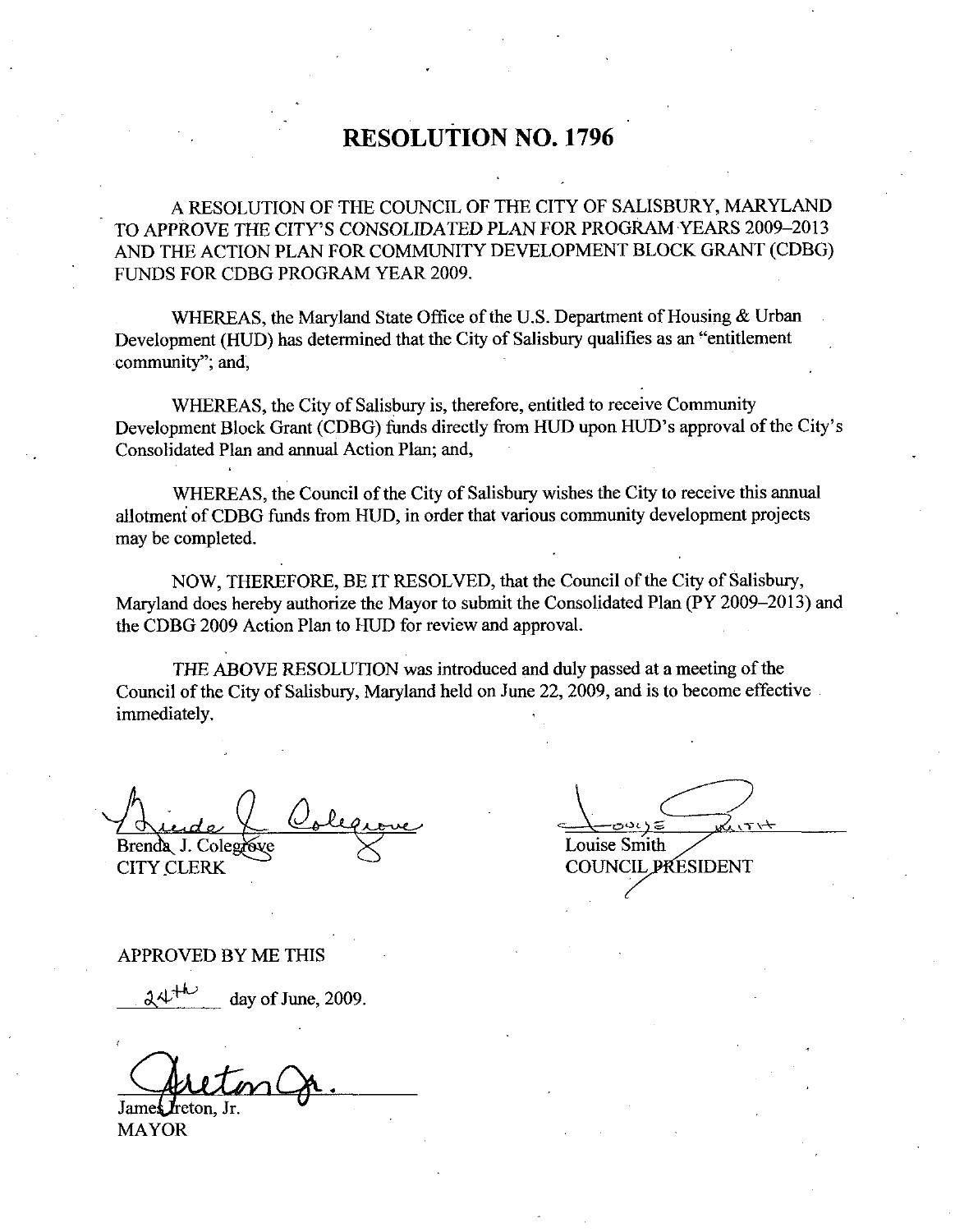# Office of Community Development MEMO

### To: John Pick

#### From: Deborah Stam

## Subject: Resolution Authorizing the Submission of the Consolidated Plan (PY 2009 - 2013) and 2009 CDBG Action Plan to HUD

#### Date: June 12, 2009

As the City is now into the fifth year of its status as a CDBG entitlement jurisdiction, we have reached the point where we must develop anew Consolidated Plan to identify the needs of As the City is now into the fifth year of its status as a CDBG entitlement jurisdiction<br>have reached the point where we must develop a new Consolidated Plan to identify the need<br>the community and define the goals we will s October 2008 the Community Development Dept. began working with the Internal Services / Procurement Dept. to develop an RFP for a consultant group to assist us with this task. The ad<br>for the RFP was run on October 26, 2008, a pre-proposal meeting was held on November 6,<br>2008 and the groupsels was due on Novem 2008, and the proposals were due on November 21, 2008. Two proposals were received and reviewed, and Neighborhood Solutions, LLC, was selected for the project.

In January, 2009, a survey of housing and community development needs was sent to approximately 175 community advocates, local service providers, and housing development approximately 175 community advocates, local service providers, and housing development organizations. The survey was a comprehensive listing of housing and community development needs. Forty-six responses were received. O needs. Forty-six responses were received. On March 4, 2009 the City held a Resident /<br>Stakeholder's workshop to further identify, refine, and prioritize the City's housing and 2008, and the<br>reviewed, and<br>In Jan<br>approximatel<br>organizations<br>needs. Forty-<br>Stakeholder's<br>community d<br>from the surv community development needs. Ten residents / stakeholders chose to attend. The data gathered from the surveys and the workshop was used to develop goals and objectives for the draft Consolidated Plan

The CDBG PY 2009 funding round opened on November 19, 2008. The CDBG application round was open for  $52$  days, and the applications were due on January 9, 2009. Copies of the applications that were received were mailed to the members of the CDBG Review Committee for their evaluation. On January 30, 2009 the CD Director and the Review Committee members got together to discuss the applications. On February 3, 2009 a Public Hearing was held to give all of the agencies that had submitted an application for CDBG funds the opportunity to give a verbal presentation on their project to the Review Committee. Following each presentation the Committee members had had the opportunity to ask questions of the agency representatives. Once the CDBG application presentations had been completed, the consultant from Neighborhood Solutions, LLC gave an overview of the development process for the new Consolidated Plan, and a tentative presentation, residents were given the opportunity to comment on the community development S the applications. On February 3, 2009 a Public<br>s that had submitted an application for CDBG funds<br>n on their project to the Review Committee.<br>e members had had the opportunity to ask questions<br>G application presentations needs of the City, and the projects that had been proposed for funding consideration.

Following the public hearing the Review Committee met to decide which projects / dollar amounts it would recommend to the Mayor for funding, and the Mayor made the final decision. The projects and dollar amounts had to be revised when one of the applicants elected to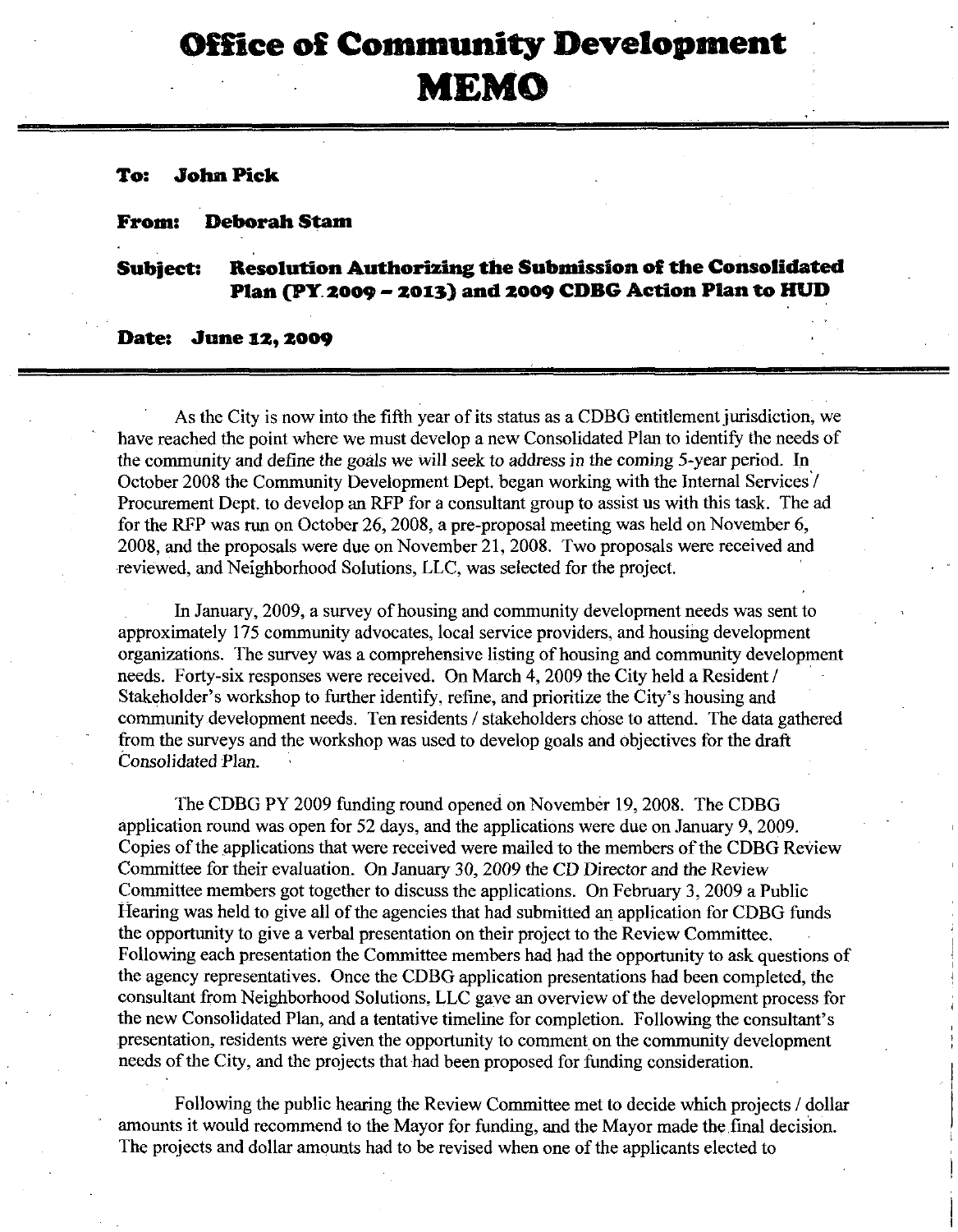withdraw their application, and HUD issued the annual award amounts and then had to revise them. The projects proposed for funding in the CDBG 2009 Action Plan (including program administration costs) are now as follows:

| Administration (20%)                                                                     | \$60,625  |
|------------------------------------------------------------------------------------------|-----------|
| Salisbury Neighborhood Housing Service -<br><b>Owner-Occupied Housing Rehabilitation</b> | \$130,800 |
| Habitat for Humanity of Wicomico County -<br><b>Acquisition Funds</b>                    | \$50,000; |
| Deaf Independent Residences (under DILA) –<br>Rehabilitation of Assisted Living Unit     | \$6,500   |
| Salisbury Neighborhood Housing Service –<br><b>Housing Counseling Services</b>           | \$15,000  |
| Shore Housing Resource Board (SHRB) –<br>Fair Housing Training & Outreach                | \$20,000  |
| City of Salisbury $-$<br>Low / Mod Neighborhood Sidewalk Creation                        | \$20,204  |
| Total                                                                                    |           |

The drafts of the Consolidated Plan and the 2009 Action Plan were made available to the public for their review and comment beginning on April 27, 2009. The public comment period lasted 30 days. A second Public Hearing was held on May 5, 2009. This hearing covered the development of the new Consolidated Plan and the goals and objectives outlined in that plan. It also included the status of the CDBG projects that were funded in  $2004 - 2008$ , and allowed citizens an opportunity to comment on the proposed 2009 Action Plan, and provide their views on the community development needs of the City of Salisbury. The public comment period on the drafts of the Consolidated Plan and Action Plan ended on May 29, 2009. No comments were received

Attached is the Resolution to approve the new Consolidated Plan and the 2009 CDBG Action Plan for the City of Salisbury, and to authorize the Mayor to submit said plans to HUD for their review and approval. Please submit this to the City Council for the June 22, 2009 meeting agenda. Thank you for your assistance.

Deborah J. Stam

**Community Development Director** 

Attachment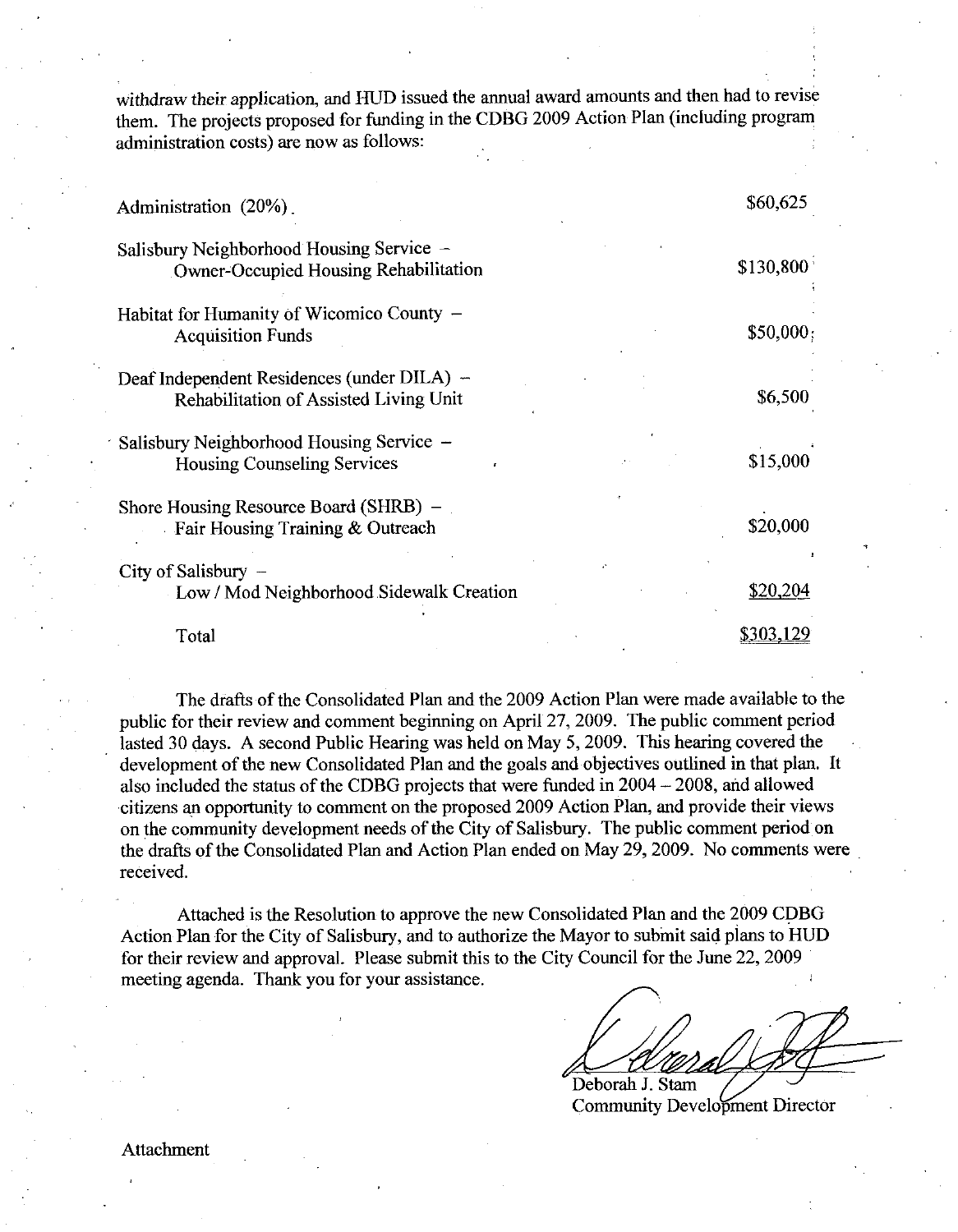## GOALS AND OBJECTIVES FOR THE FY2009-2013 CONSOLIDATED PLAN

| <b>GOAL</b>                                                                                                           | <b>OBJECTIVE</b>                                                                                                                                   | <b>PROJECTED</b><br><b>RESULTS</b>                                                                                                     |
|-----------------------------------------------------------------------------------------------------------------------|----------------------------------------------------------------------------------------------------------------------------------------------------|----------------------------------------------------------------------------------------------------------------------------------------|
| <b>AFFORDABLE</b><br><b>HOUSING</b><br><b>STRATEGY</b>                                                                |                                                                                                                                                    |                                                                                                                                        |
| <b>Promote Increased</b><br>Homeownership<br><b>Opportunities and</b><br>Preservation of<br><b>Affordable Housing</b> | 1. Provide assistance to<br>extremely low-, low- and<br>moderate-income<br>homeowners for housing<br>rehabilitation                                | Help an estimated 25<br>households by June 30,<br>2014                                                                                 |
|                                                                                                                       | 2. Preserve and expand<br>the supply of affordable<br>housing through<br>acquisition with<br>rehabilitation, demolition<br>and/or new construction | Acquire, demolish and/or<br>rehabilitate, and resell an<br>estimated five housing<br>units by June 30, 2014                            |
|                                                                                                                       | 3. Support housing<br>counseling, down<br>payment and closing<br>cost assistance for first-<br>time low- and moderate-<br>income homebuyers        | <b>Assist an estimated 100</b><br>additional persons by<br>June 30, 2014                                                               |
|                                                                                                                       | 4. Support the expansion<br>of affordable housing<br>opportunities for first-<br>time homebuyers                                                   | <b>Encourage an estimated</b><br>350 households to seek<br>alternative housing<br>financing by June 30, 2014                           |
|                                                                                                                       | 5. Support the<br>development of<br>affordable housing<br>opportunities for<br>extremely low- and low-<br>income renters                           | <b>Encourage the</b><br>development of one new<br>multi-family rental project<br>by June 30, 2014                                      |
| <b>COMMUNITY</b><br><b>DEVELOPMENT</b><br><b>STRATEGY:</b>                                                            |                                                                                                                                                    | $\mathbf{z}$ is the pair.<br>الأرياني والتعاد                                                                                          |
| <b>Improve the Safety</b><br>and Livability of<br><b>Neighborhoods</b>                                                | 1. Support infrastructure<br>improvements that<br>improve safety,<br>accessibility and<br>connectivity                                             | كالممارس وترافع ووالمحاسبات<br>Provide funding each year<br>for sidewalk creation in<br>low-mod neighborhoods<br>through June 30, 2014 |
|                                                                                                                       | 2. Support improvement<br>or construction of<br>community facilities                                                                               | <b>Construct or improve an</b><br>estimated three parks,<br>playgrounds and/or                                                         |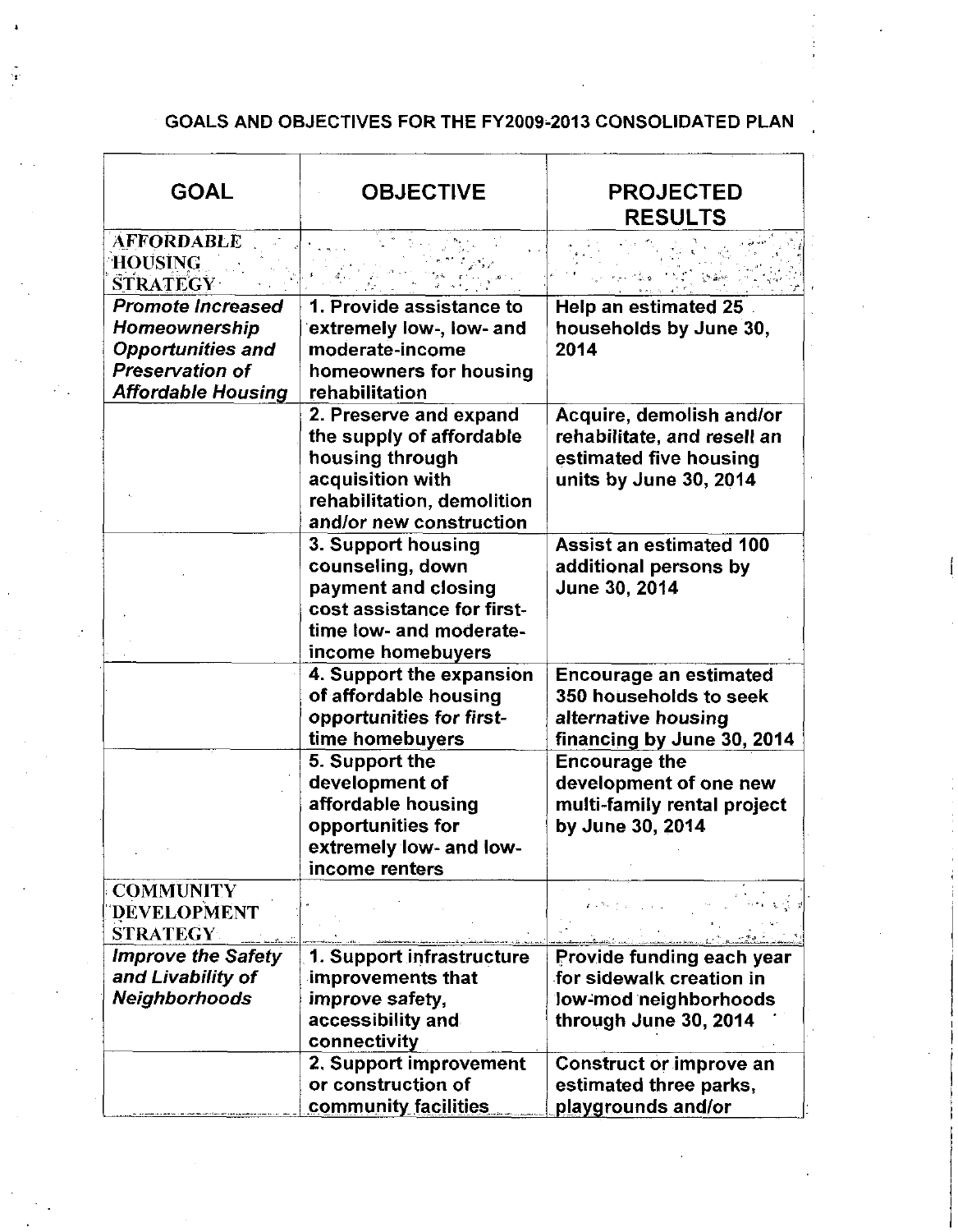|                                                                                                                                                  | Citywide                                                                                                                                                          | recreational facilities by                                                                                                                           |
|--------------------------------------------------------------------------------------------------------------------------------------------------|-------------------------------------------------------------------------------------------------------------------------------------------------------------------|------------------------------------------------------------------------------------------------------------------------------------------------------|
|                                                                                                                                                  |                                                                                                                                                                   | June 30, 2014                                                                                                                                        |
|                                                                                                                                                  | 3. Improve security and<br>public safety Citywide,                                                                                                                | <b>Continue to utilize funding</b><br>received through the                                                                                           |
|                                                                                                                                                  | especially in the<br><b>Priority neighborhoods</b>                                                                                                                | <b>CSAFE program to</b><br>address crime in the<br><b>Westside and Church</b><br><b>Street - Doverdale</b><br>neighborhoods through<br>June 30, 2014 |
|                                                                                                                                                  | 4. Improve public safety<br>through support of<br>productive youth<br>activities                                                                                  | Serve an estimated 50<br>additional youth through<br>the Earn-A-Bike Program<br>by June 30, 2014                                                     |
| <b>Provide Services</b><br>and Financial<br><b>Incentives to Assist</b><br>with Employment,<br><b>Empowerment and</b><br><b>Self Sufficiency</b> | 5. Continue to promote<br>technical job training for<br>all low- and moderate-<br>income citizens.                                                                | <b>Encourage an estimated</b><br>30 persons to seek job<br>training by June 30, 2014                                                                 |
|                                                                                                                                                  | 6. Provide financial<br>incentives and technical<br>assistance to encourage<br>mixed-use development<br>(commercial and<br>residential) in the<br><b>Downtown</b> | Identify potential sites and<br>evaluate the feasibility of<br>a Hospitality<br><b>Entrepreneurial Institute</b><br>by June 30, 2012                 |
| HOMELESS +<br><b>STRATEGY</b>                                                                                                                    |                                                                                                                                                                   |                                                                                                                                                      |
| <b>Help Homeless</b><br><b>Persons and</b><br>Persons At-Risk of<br>Becoming<br><b>Homeless Obtain</b><br><b>Affordable Housing</b>              | 1. Provide support to<br>organizations to help<br>increase emergency<br>shelter and transitional<br>housing space for the<br>homeless                             | <b>Encourage the</b><br>development of an<br>estimated 50 beds by<br><b>June 30, 2014</b>                                                            |
|                                                                                                                                                  | 2. Support the operations<br>of homeless shelters and<br>transitional housing<br>providers                                                                        | Serve an estimated 250<br>additional persons by<br>June 30, 2014                                                                                     |
|                                                                                                                                                  | 3. Support intensive case<br>management, housing<br>counseling and job<br>training for homeless<br>individuals and families                                       | Serve an estimated 130<br>additional persons by<br>June 30, 2014                                                                                     |
|                                                                                                                                                  | 4. Support the<br>development of                                                                                                                                  | Develop an estimated six<br>additional permanent                                                                                                     |

 $\begin{pmatrix} \mathbf{v} & \mathbf{v} \\ \mathbf{v} & \mathbf{v} \\ \mathbf{v} & \mathbf{v} \end{pmatrix}$ 

 $\ddot{\cdot}$ 

 $\sim$  $\frac{1}{2}$ 

 $\hat{\mathcal{A}}$ 

 $\hat{\mathcal{A}}_i$